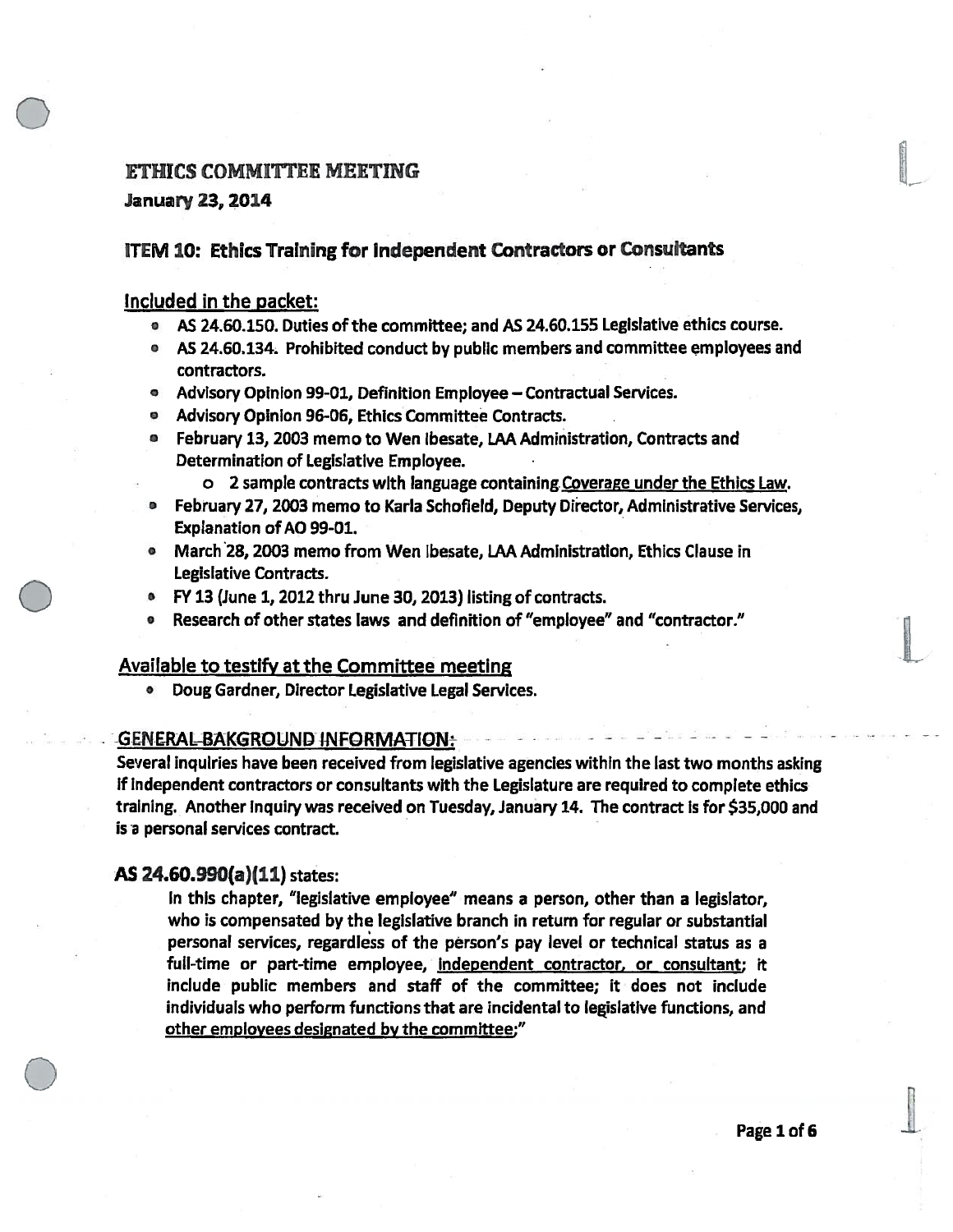Under the provisions of AO 99-01, an independent consultant and contractor is considered <sup>a</sup> "legislative employee" if certain conditions are met.

AO 99-01 TEST: In evaluating whether <sup>a</sup> potential contractor falls within the definition of legislative employee and therefore subject to the ethics code, the committee sets out the following step-by-step test:

- 1. Will the contractor be paid through the state payroll system? If yes, will contractor fall under any of the previously exempt categories, (listed on page 2)? [Note: The statutorily exemp<sup>t</sup> categories were removed from the definition of "legislative employee" with 2012 legIslation. Additionally, in 1996 the committee designated several other job categories which are also no longer in effect.]
	- a. If the position is exempt, the contractor is not subject to the ethics code.
	- b. if the position is not exempt, the contractor is subject to the ethics code.
- 2. Is the contractor providing services to the Ethics Committee? If yes, the contractor is subject to the Legislative Ethics Code.
- 3. Is the service or professional services contract value greater than \$5,000? If no, the contractor is not subject to the Ethics Code. If yes, see below:
	- a. Will the contractor (including those providing legal services) incur more than incidental use of state resources such as computers, desks, <sup>p</sup>hones, fax machines, or the like?  $[OR]$
	- b. Will the contractor (excluding those who represen<sup>t</sup> the legislature in litigation or in an administrative matter before-the state executive branch) provide legislative policy related services or represen<sup>t</sup> the legislature in <sup>a</sup> policy-related capacity?

If the contractor falls within 3(a) or 3(b) above, the contractor is considered <sup>a</sup> 'legislative employee.'

NOTE: AO 84-06, which addresses an issue with a state contract, has relevance. In this opinion, "professional services contracts" are defined as:

professional, technical or consultant's services that are predominately intellectual in character and that include analysis, evaluation, prediction, <sup>p</sup>lanning or recommendation, and result in the production of <sup>a</sup> repor<sup>t</sup> or the completion of <sup>a</sup> task.

Keep In mind that contractors who provide goods (ex: West Law access), equipment (ex: moving vans), and labor (ex: work on the State Capitol building) would not fall in the category of "professional services contracts" under the definition in AO 84-06 in addition to the TEST in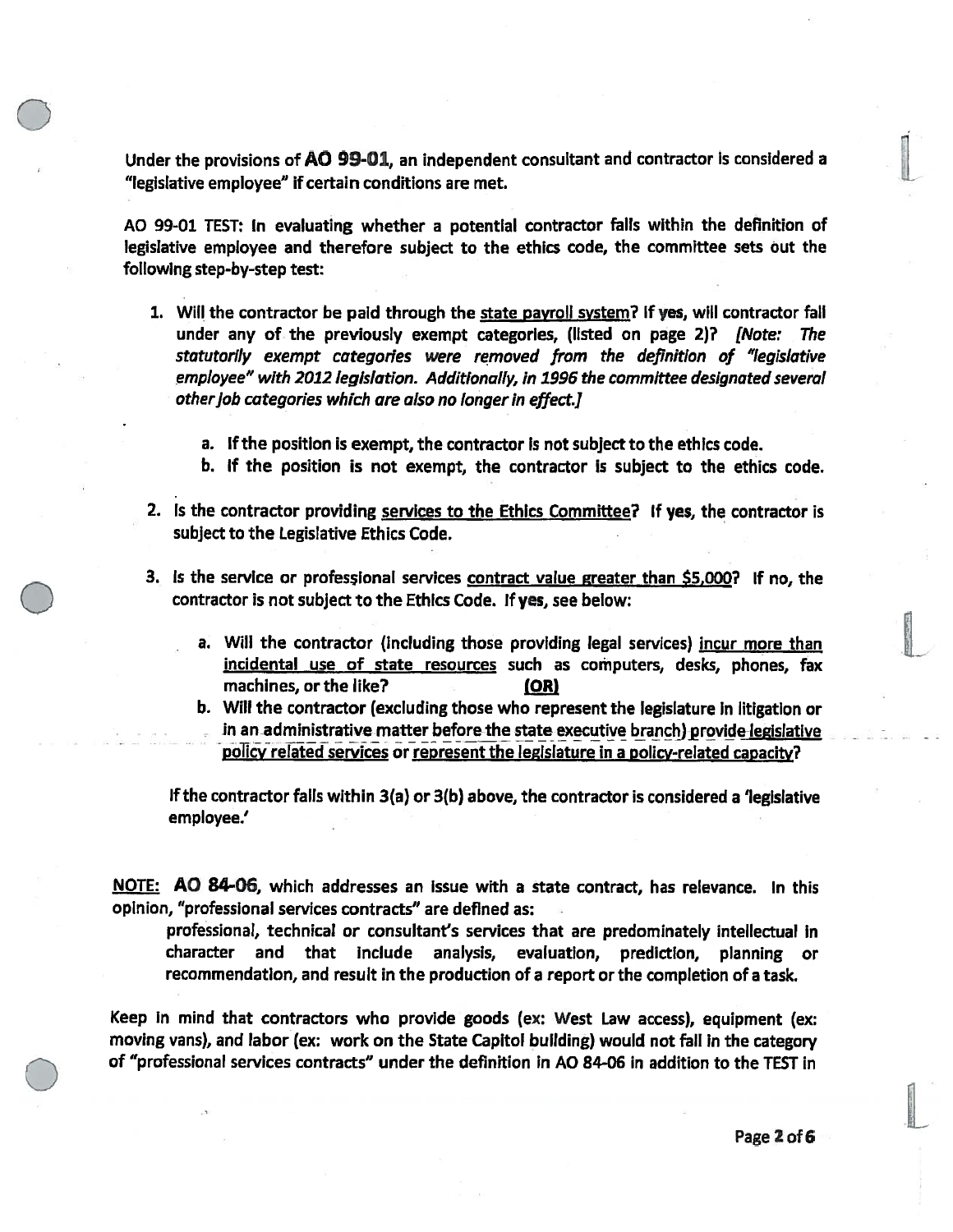AO 99-01; and therefore, these types of contractors would not be considered <sup>a</sup> legislative employee for purposes of the Act.

Under AO 96-06, the committee considered whether employees of the contractor who provides legal services to the Ethics Committee were required to comply with AS 24.60.134(c). (AS 24.60.134 addresses prohibited conduct in addition to the other requirements of the Act. Specifically, activity relating to partisan political activity, campaigns, fundraising and lobbying.]

AS 24.60.134(c) A person under contract to provide personal services to the committee who is par<sup>t</sup> of <sup>a</sup> corporation or partnership that Includes individuals who not be participating directly in the work performed by the entity for the committee may reques<sup>t</sup> the committee to exclude members of the entity from some or all of the provisions of this section. The committee may gran<sup>t</sup> the reques<sup>t</sup> if it finds that doing so. will not lead to the appearance that the committee is subject to undue political influence and if there is no appearance of impropriety.

The committee concluded "that because the company for which you work has adopted policies and procedures that preserve the confidentiality of the files and documents of the committee, only those employees of the company who have access to the documents and perform regular or substantial services for the committee are subject to the restrictions set out in AS 24.60.134. In reaching this decision, the committee has relied on its power under AS 24.60.990(a)(10) to designate employees who are outside of the scope of the ethics code."

It is important to note that the committee found that the phrase "a person under contract to provide personal services to the committee" as used in AS 24.60.134 includes the company that has entered into the contract and those employees of the company that perform regular or substantial services on behalf of the committee."

#### The bigger question is:

Do all the provisions under the Act apply to independent contractors and consultants if they meet the definition of "legislative employee" as determined in AO 99-01?

- Ethics training.
- $\bullet$ Disclosures.
- . Gift prohibitions.
- •Restrictions on fundraising.
- •Complaints.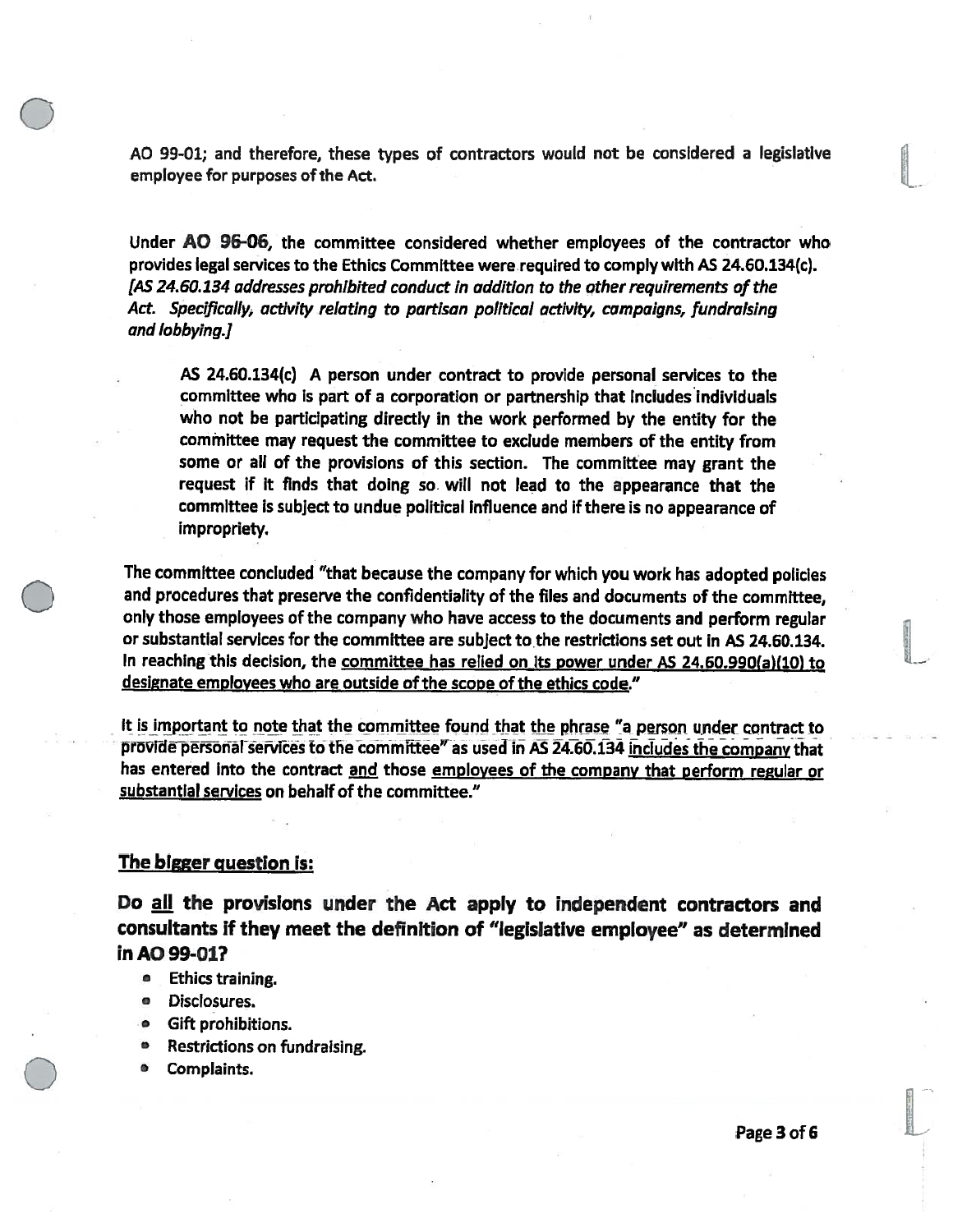### All contracts currently contain the following clause:

Clause XYZ— Coverage under the Ethics Code

The Consultant may be subject to the provisions of AS 24.60 (LegIslative Ethics) as <sup>a</sup> legislative employee unless excluded from the definition of "legislative employee" under AS 24.60.990(a)(11). Select Committee on Legislative Ethics Advisory Opinion 99-01 concludes that "any contractors who are paid through the state payroll system, contractors (or those designated within <sup>a</sup> contracting firm or company) with the Ethics Committee and those services or professional services contractors with legislative contracts over \$5,000, who will Incur more than incidental use of state resources or who either contract for legislative policy related services or who are designated to represen<sup>t</sup> the Legislature in <sup>a</sup> policyrelated capacity, fall within the legislative employee definition and are therefore subject to the legislative ethics code."

In March 2003 the clause was changed to the current language. (Note: Please note that ethics training did not become 'mandatory' until the 2008 legislative session.) The 2003 language is as follows:

Clause XYZ — Coverage under the Ethics Law

"The Consultant may be subject to the provisions of AS 24.60. (Legislative Ethics) as <sup>a</sup> legislative employee unless excluded from the definition of "legislative employee" under AS 24.60.990(10)."

The reason for the change in 2003 was due to <sup>a</sup> contractor calling Mr. Wen lbesate, LAA Administration, and this office asking for clarification of what it meant to be considered <sup>a</sup> "legislative employee" in relation to ethics compliance. Ethics staff consulted with H. Conner Thomas,-chajr àf the committee at that time, and it was determined contract language should be updated. (See attached correspondence.)

## CONTRACT INFORMATION - FY <sup>2013</sup> (July 1, <sup>2012</sup> through June 30, 2013) (Note: Contracts issued for construction and labor are not included in these numbers.)

| <b>NUMBERS</b> | <b>CATEGORY</b>                        | <b>AMOUNT/RANGES</b>  |
|----------------|----------------------------------------|-----------------------|
| -27            | <b>Contracts issued during FY 13</b>   | \$5,000 - \$300,027   |
|                | <b>Legislative Affairs Agency</b>      | \$81,599              |
|                | <b>Victims' Rights</b>                 | \$74,863              |
|                | Alaska Arctic Policy Commission        | \$25,000              |
| 9              | Legislative Council                    | \$15,000 to \$149,000 |
| 10             | <b>Senate Finance</b>                  | \$5,000 to \$300,027  |
| 0              | Ombudsman                              | -0-                   |
| 5              | <b>Ethics Committee</b>                | \$5,000 to \$10,000   |
|                | Legislative Budget and Audit Committee |                       |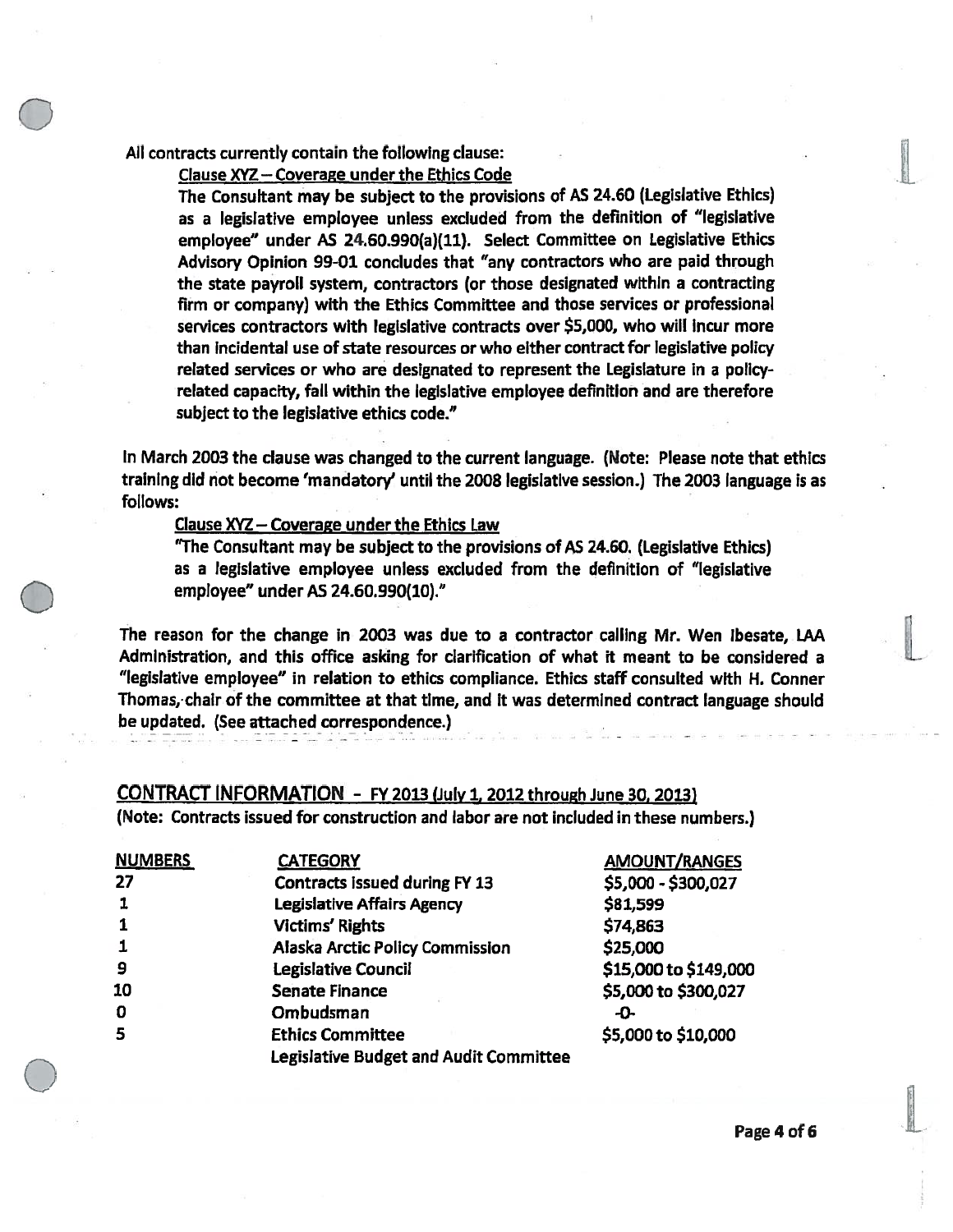Note:

- it appears that 22 of the 27 contracts would fall under the definition of 'legislative employees' under the TEST conditions outlined in AO 99-01. Further, the threshold of \$5,000 or more was met by every contract listed. Keep in mind, the AO was issued 15 years ago.
- A review of the contracts shows that it is possible <sup>a</sup> contract may include <sup>a</sup> living allowance for the contractor. This factor was not considered in AO 99-01. Should this type of contract be looked at differently from those where no living allowance Is included?

#### DISCUSSION:

Points to consider:

- $\bullet$  Does AO 99-01 need to be revisited to re-evaluate the parameters (TEST) defining 'legislative employee' as it relates to independent consuftants and contractors?
	- <sup>o</sup> AO 96-06 addressed exempting employees of Ethics Committee contractors by defining what factors and work assignments would <sup>p</sup>lace the employee under the provisions of the Act. The opinion also provided <sup>a</sup> process by which the contractor could reques<sup>t</sup> an exemption for employees.
		- If AO 99-01 is revisited, should the opinion include such <sup>a</sup> clarification and option?
- • Consider the volume of contracts issued by the Legislature and legislative agencies that would meet the definition of 'legislative employee' under AO 99-01?
	- <sup>o</sup> Staff time to monftor contracts issued, follow up on compliance, and answer questions from contractors could be considerable for both the administrator and administrative assistant (authorized for 60% time). **All and the set of the set of the set of the set of the set o**
- The term of the contract (from/to date) would determine whether ethics training was a requirement.
	- <sup>o</sup> Currently only 'legislative employees' who will be on board for 30 days or more are required to complete ethics training.
		- AS 24.60.155 states, ". . . <sup>a</sup> person who begins employment . . . shall complete the course required by this section within 30 days after the person's first day of service. . ."
		- AS 24.60.155 states, "A legislative intern or legislative volunteer who serves fewer than 30 days in one legislature is not subject to the requirements under (a) of this section."
- What other sections of the Act apply to contractors? Is it reasonable for contractors to file ethics disclosures, follow the gift prohibitions, and be restricted from certain fundraising activities?
- Determine the process for administering the requirements and compliance components.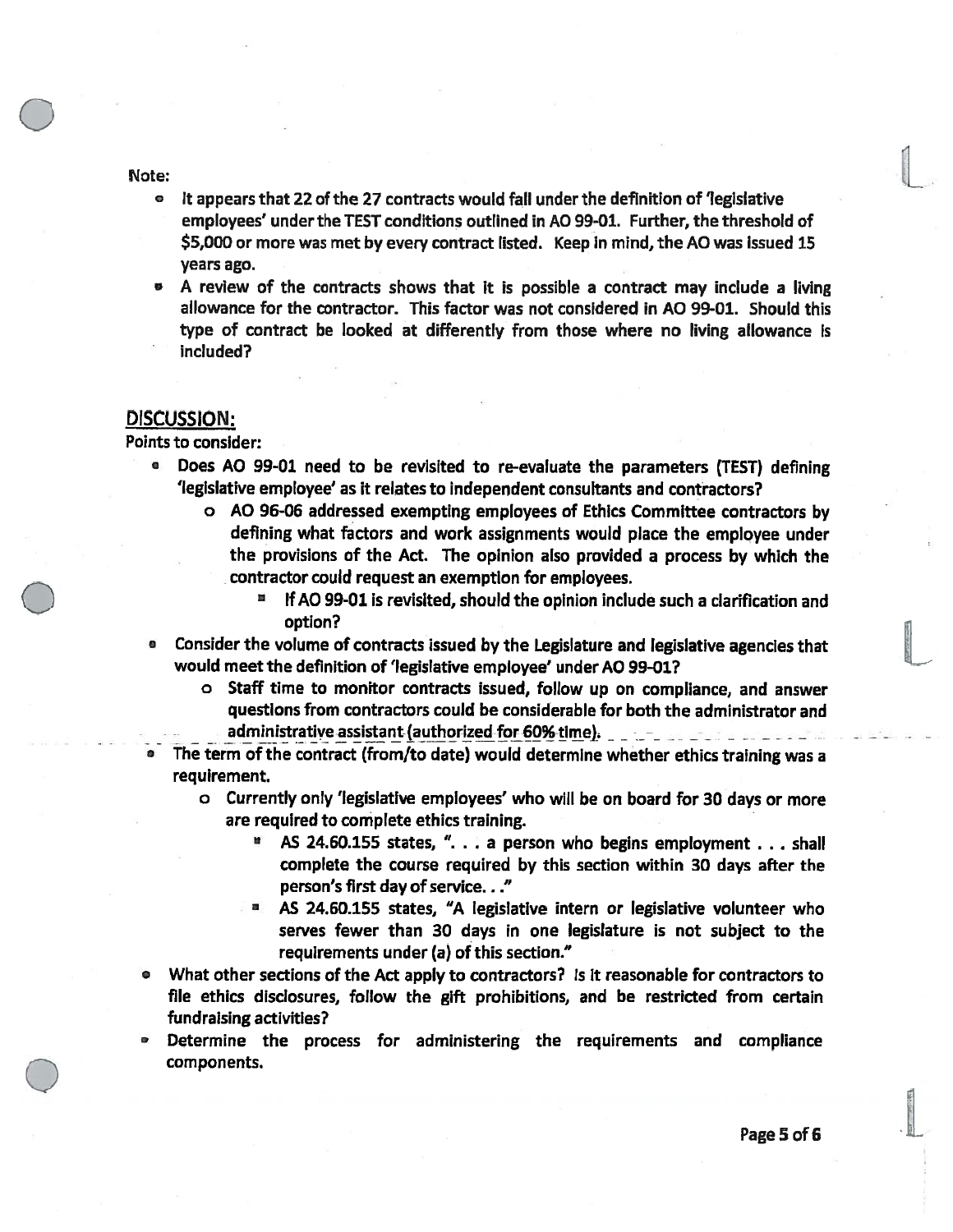- <sup>o</sup> Should the contractor be informed prior to signing off on the contract of the requirement to complete ethics training and/or other requirements outlined in the Act?
- <sup>o</sup> Who is covered by the requirements of the Act? The individual performing the consultant work, any support staff working on the issue, or the entire organization if the contract is with an organization.
- <sup>o</sup> Who must complete the training? Same questions.
- A specialized on-line ethics training designed for contractors is an option. The on-line system is already in place and could be tailored for this purpose as well.
- • Research of other states indicates that <sup>a</sup> contractor is not considered <sup>a</sup> public employee or covered by ethics provisions.

## RECOMMENDATION:

Staff has no recommendation at this time. See options below.

## ACTION:

Options include:

- Further study. And the study of the study of the study of the study of the study of the study of the study of the study of the study of the study of the study of the study of the study of the study of the study of the st
- $\bullet$  Request an advisory opinion based on the current facts presented in order to provide guidance to contactors, Ethics staff, and LAA staff.
- $\bullet$  Determine today the issues regarding ethics training and compliance with other sections of the Act.
- Recommend <sup>a</sup> statutory change to the definition of "legislative employee" and/or recommend specific language addressing contractors and ethics compliance.

n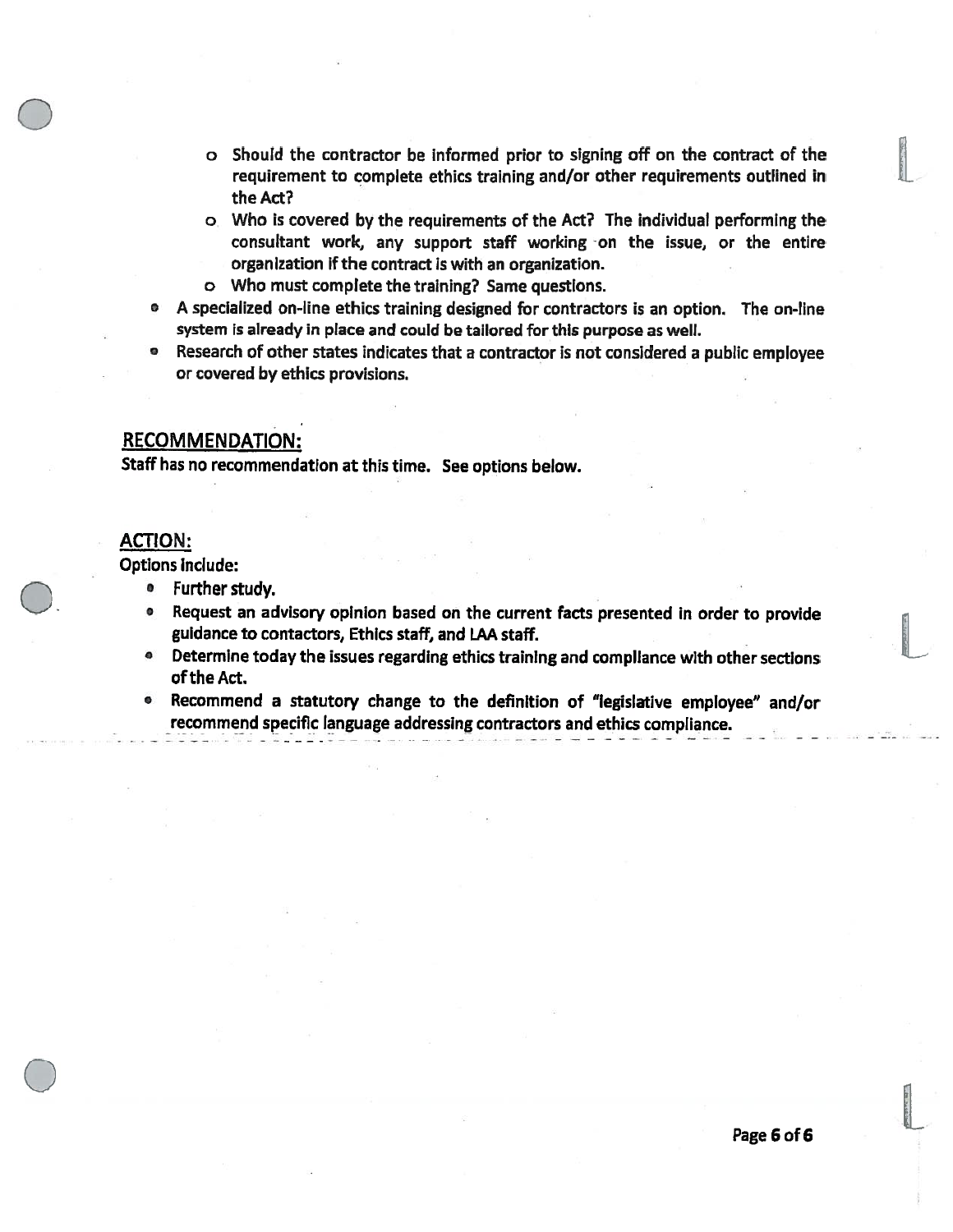# ETHICS COMMITTEE MEETING January 23, 2014

# Item 10: ETHICS TRAINING for Independent Contractors or Consultants pursuant to AS 24.60.155

## Legislative Budget and Audit Committee - current contracts.

They can also be found at: http://lba.akieg.gov/documents/contracts/

## 1) Janak Mayer

Amount: \$250,000, <sup>p</sup>lus \$13,000 for living expenses Duration: January 1, <sup>2014</sup> — January 31, <sup>2015</sup> Purpose: Advise the legislature on matters relating to the oil and gas fiscal and commercial structures in Alaska and around the world

## 2) Nlkolaos Tsafos

Amount: \$250,000, <sup>p</sup>lus \$13,000 for living expenses Duration: January 1, <sup>2014</sup> —January 31, <sup>2015</sup> Purpose: Advise the legislature on matters relating to the oil and gas fiscal and commercial structures in Alaska and around the world

## 3) Roger Marks

Amount: \$250,000

Duration: January31 <sup>2013</sup> — January 31, <sup>2015</sup>

Purpose: Analyze and evaluate oil and gas fiscal regimes in Alaska and around the world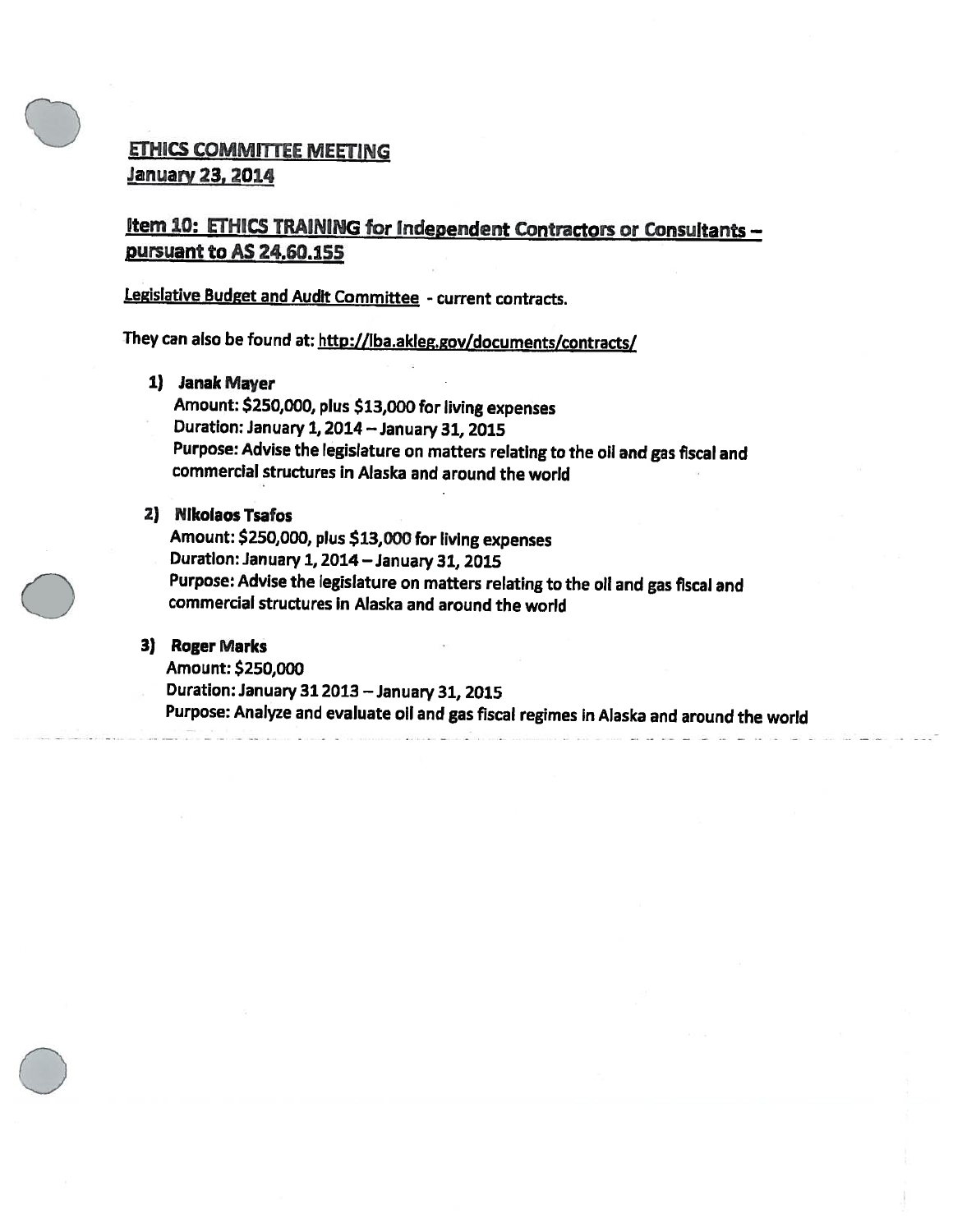# ETHICS COMMITTEE MEETING May 29, 2014

# Item 11: Independent Contractors/Consultants — Compliance with the Legislative Ethics Act

Background: Continuation from the January 23, <sup>2014</sup> meeting.

#### ITEMS IN THE PACKET

- April 30, 2014, legal opinion, LAA Legal, Dan Wayne: Independent Contractors and Consultants as Legislative Employees.
- LAA Research Report.
	- <sup>o</sup> Summary Table.
	- <sup>o</sup> Research Brief.
- • May 13, 2104, legal opinion, LAA Legal, Dan Wayne: Clarification of statutory language in HB <sup>127</sup> (awaiting transmittal to the Governor), Personal Services Contracts with Ombudsman's office.
	- <sup>o</sup> HB127,Ombudsman's operation.
- •January 23, 2014, Item 10, materials.

## RESEARCH REQUEST

On March 3, 2014, <sup>a</sup> research reques<sup>t</sup> was submitted to Legislative Research. The reques<sup>t</sup> asked for the following information from at least 25 governmental bodies:

- Are independent contractors/consultants considered an employee for purposes of ethics compliance?
- Are independent contractors/consultants covered under separate statutory language for purposes of ethics compliance?
- If yes, what statutory ethics requirements apply?
- • If only certain contractors/consultants are covered, what detailed criteria are used to make that determination?

## Below is <sup>a</sup> recap of the research report: TOTAL CATEGORY ENTITY

- <sup>7</sup> Does not include independent contractors Delaware, Florida, Iowa, Michigan, and/or consultants in definition of employee Mew York, Washington, West
- 3 Covers contractors under ethics laws with no North Carolina (definition of separate distinction or qualification decomposition legislative employee specifically

Virginia (relies on the definition of employee as determined by the IRS)

includes consultants and counsel to either house), Pennsylvania,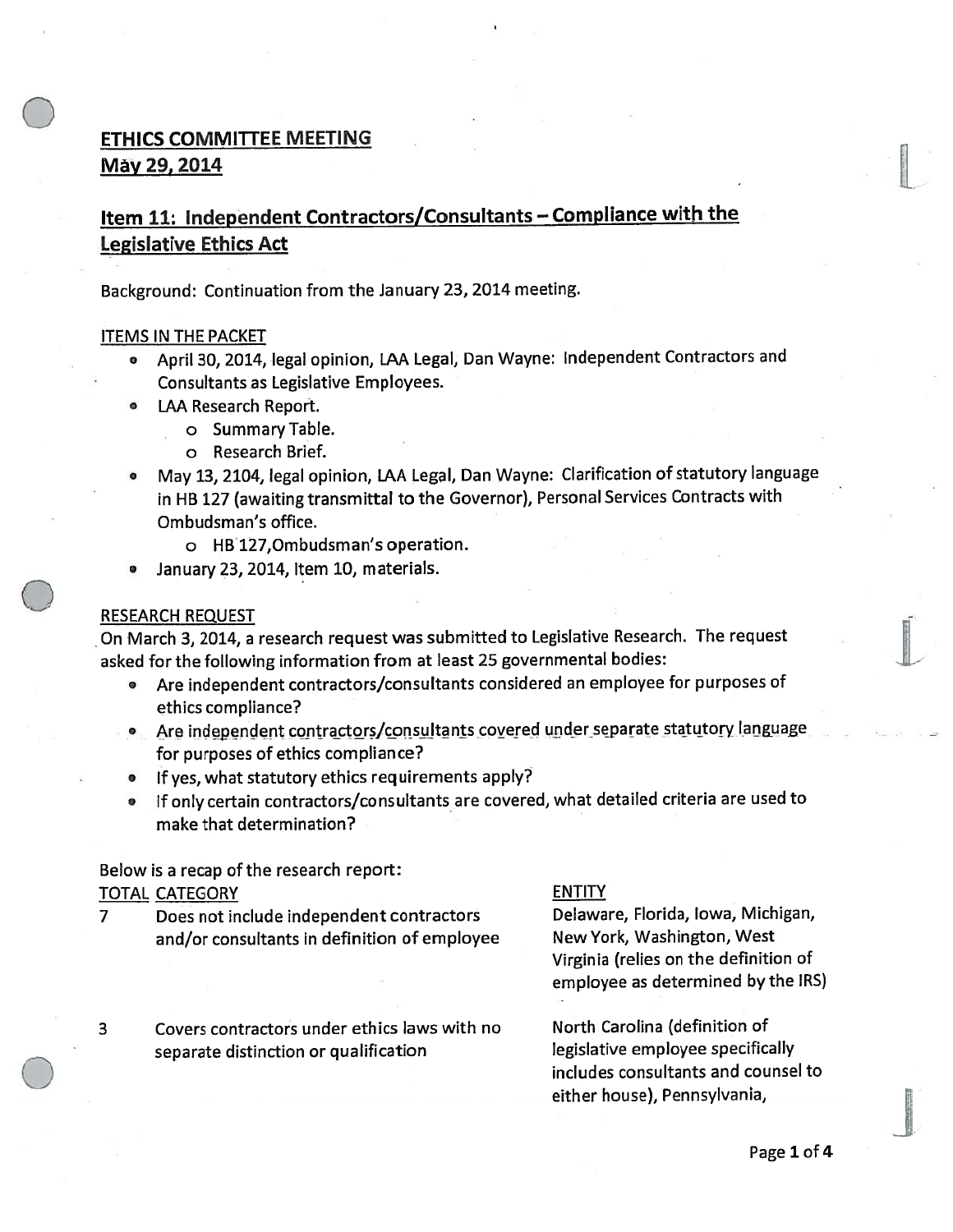(subject to "Contractor Integrity Provisions which requires compliance with state ethics laws), Indiana (Executive Branch subject to "Contractor and Executive Branch Lobbyist Ethics Training" course)

1 Covers contractors under an Executive Order New Jersey which requires state agencies to adopt standards of conduct for contractors & requires contractors to comply with "Plain Language Guide to Ethical Business Conduct"

- 3 Covers contractors if they perform <sup>a</sup> 'government Idaho, Louisiana, Oregon function'
- 2 Covers contractors if they are subject to the Illinois, Nevada control of the employer
- 1. Covers contractors who make or participate in California governmen<sup>t</sup> decisions
- 1 Covers contractors who work at least 40 hours <sup>a</sup> Alabama week for the Legislature
- 1 Does not cover consultants; separate provision Connecticut applies to contractors and consultants regarding confidentiality, acceptance of other state contracts, and accepting or giving anything of value that influences their actions
- 1 Includes contractors in the definition of Hawaii Employee; <sup>a</sup> contractor may be considered an independent contractor dependent upon the terms, substance, and working relationship
- 1 Includes contractors who provide specialized Massachusetts services
- 1 Includes consultants but not independent Ohio **Contractors**
- 1 Does not cover independent contractors but Texas includes contractors (vendors) doing business

Page 2 of 4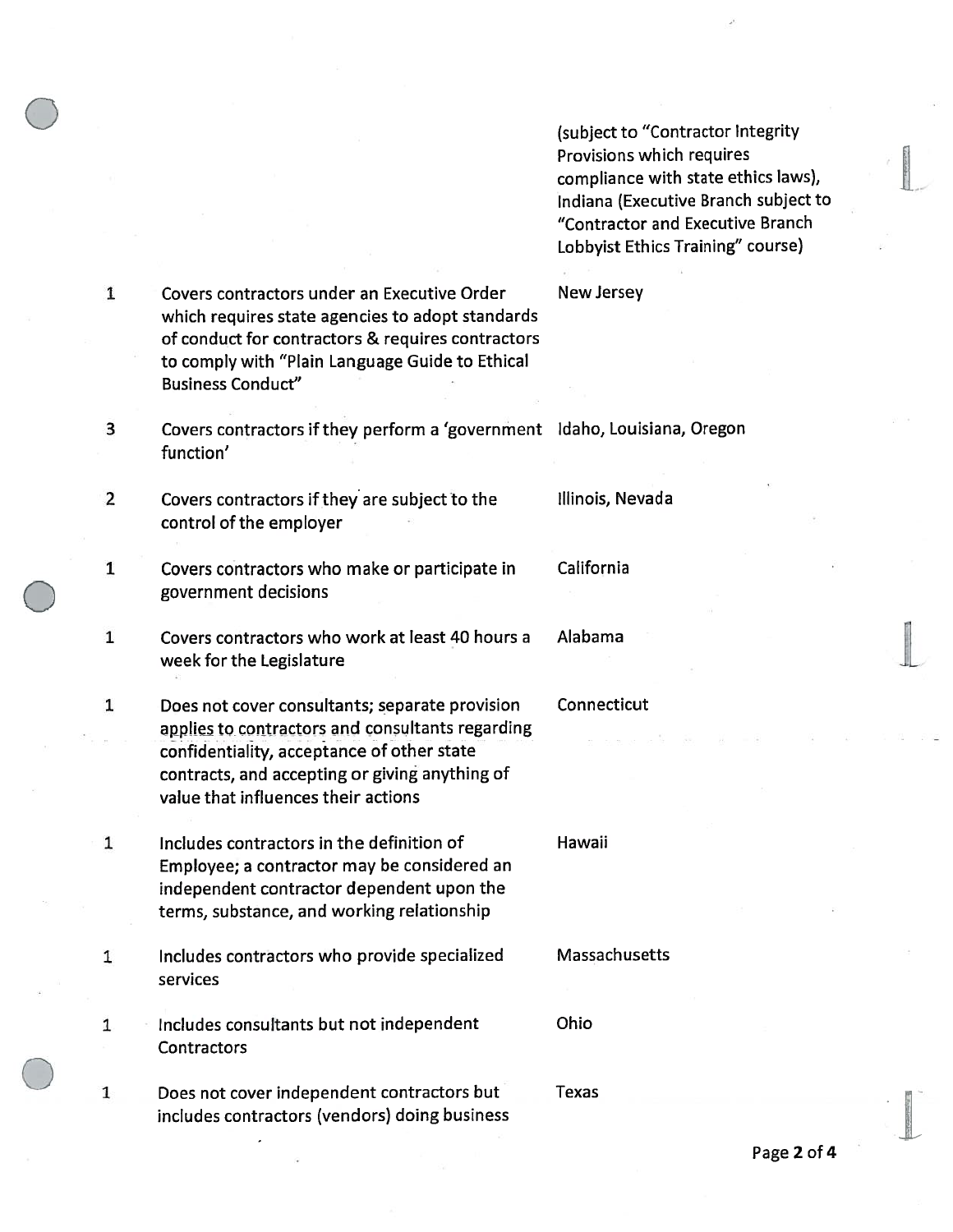with the Procurement and Support Services division

1 Places restrictions on vendors who have sold Rhode Island goods or services during the preceding 24 months

IL

#### LEGAL OPINION from LAA LEGAL

Requested February 5, 2014. The reques<sup>t</sup> asked the following: What options would be available the to the committee to provide clarity to the statutory definition "legislative employee" as defined in AS 24.60.990(a)(11).

- • Option 1: Issue an advisory opinion.
	- <sup>o</sup> ". . . the committee could adopt definitions of those undefined terms [independent contractor and consultant], based on the commonly understood definition of the terms."
	- <sup>o</sup> The committee may not create <sup>a</sup> new meaning for the definition of "legislative employee."
	- <sup>o</sup> The committee may make the existing statutory definition more specific and which could allow the committee to find that some types of contractors or consultants are not subject to the Legislative Ethics Act because they are not legislative employees within the statutory definition.

## Option 2: Recommend legislation.

- <sup>o</sup> The committee determines the statute is simply too narrow to allow the exemptions the committee feels are appropriate.
- o Areas to consider if recommending legislation:
	- Clarifying the definition of "legislative employee."
	- Defining "independent contractor" and "consultant."  $\blacksquare$
	- • Limiting the Act's applicability to independent contractors and consultants. (Similar to statutory language for legislative interns and volunteers.)
	- • Creating <sup>a</sup> separate statutory section for independent contractors and consultants that specify which provisions of the Act apply.

Staff Recommendation: Staff recommends Option 2, statutory change. Staff recommends creating <sup>a</sup> new statutory section limiting the Act's applicability to "independent contractors" and "consultants." The committee under AS 24.60.150(b)(1) may "recommend legislation to the legislature the committee considered desirable or necessary to promote and maintain high standards of ethical conduct in government."

The committee should keep in mind that ethics legislation always opens up the entire Act to other changes.